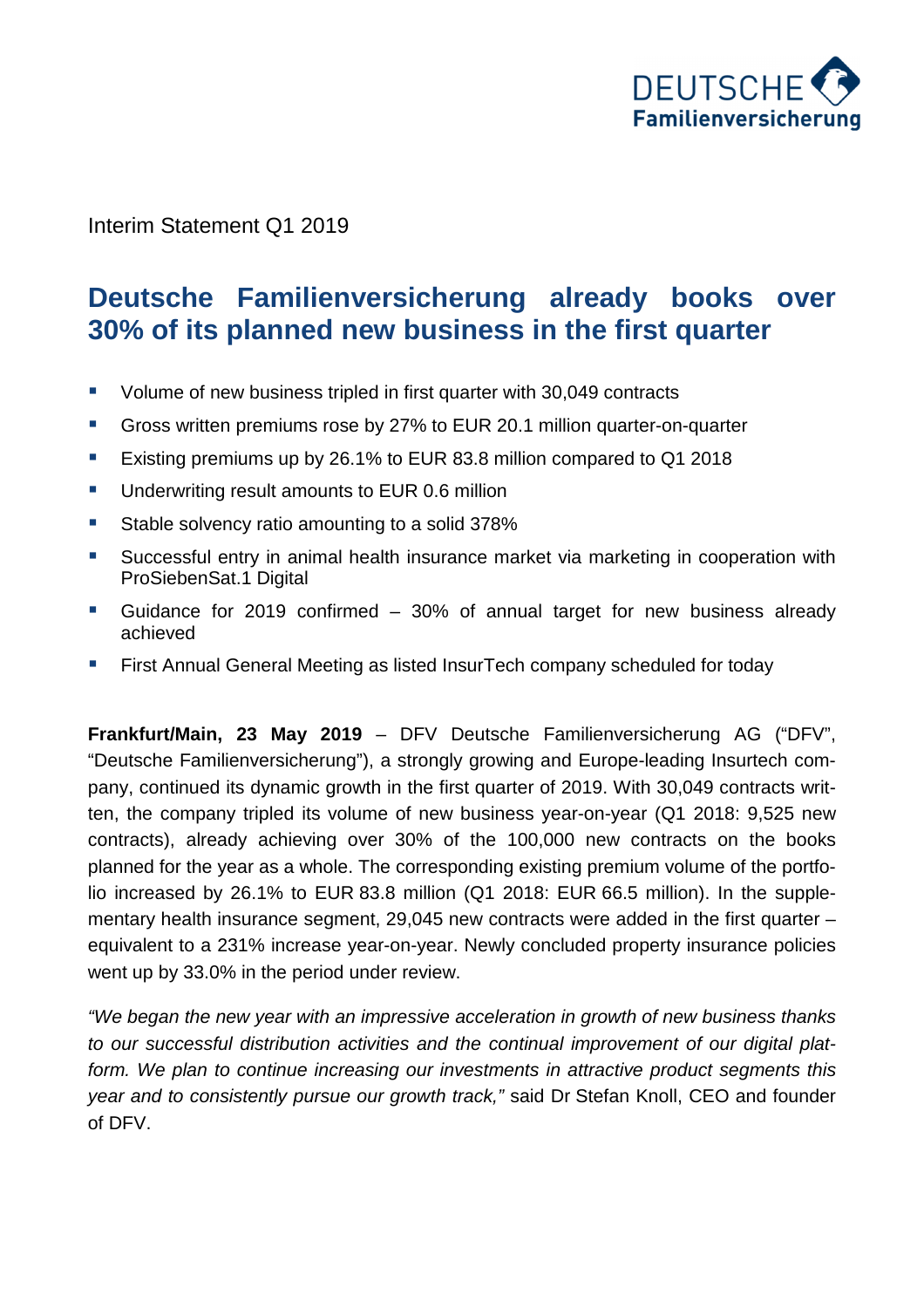### **Existing premiums in supplementary health insurance segment up by 36.3%**

In the first three months, existing premiums grew by 26.1% quarter-on-quarter and by 10.8% compared to the end of 2018, to reach EUR 83.8 million. Taking account of the runoff of the loss-intensive existing electronic insurance segment, which proceeded as planned, growth in existing premiums came to 29.6% compared to the first quarter of 2018. In the field of supplementary health insurance, the existing premiums went up by 36.3% due to robust new business written. Growth in the property insurance segment was overcompensated by the planned portfolio run-off of electronic insurance policies, resulting in a decline in existing premiums in this segment to EUR 5.7 million. Gross written premiums increased by a total of 27.0%, to EUR 20.1 million.

EBIT declined to EUR -1.0 million as expected (Q1 2018: EUR 1.0 million). Despite strong growth, DFV achieved a positive underwriting result of EUR 0.6 million (Q1 2018: EUR 1.2 million).

The combined ratio in the first quarter of 2019 remained at a stable level of 95.4% (31 December 2018: 98.0%). The claims ratios remained at an overall stable value of around 46.5% (31 December 2018: 39.5%).

#### **Portfolio growth in core business of 5.9%**

The total insurance portfolio as at 31 March 2019 amounted to 474,000 contracts, up by 4.3% on the existing portfolio of 455,000 contracts at the end of 2018. The reduction in the electronic insurance portfolio comprised around 4,000 contracts in the first quarter of 2019. As a result, the portfolio of policies in the company's core business increased by roughly 5.9%.

The solvency ratio of Deutsche Familienversicherung amounted to 378% at the end of the first quarter.

### **Successful entry in animal health insurance business with ProSiebenSat.1 Digital**

Since 15 May 2019, Deutsche Familienversicherung has also included animal health insurances in its offering. ProSiebenSat.1 Digital is responsible for marketing this insurance segment on far-reaching TV and online channels. In accordance with the 16-productmatrix developed by DFV, initially various tariffs are offered for the health insurance for dogs. The new products have already met with a very good reception from insurance customers. For the full-year 2019, the company has set itself a target of 6,000 new contracts in this segment.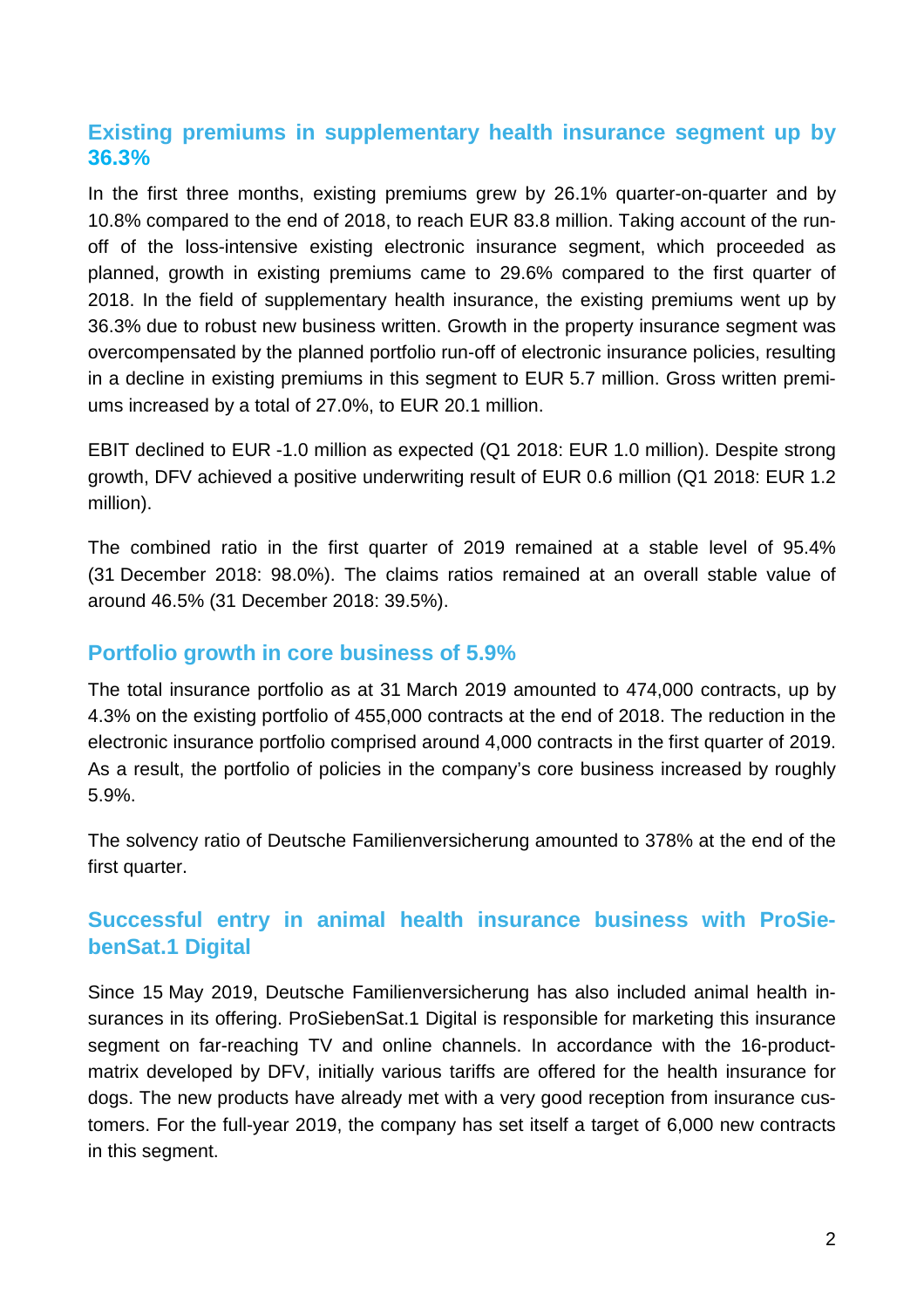#### **Guidance for 2019 affirmed – 100,000 new contracts expected**

"After a strong start into the second quarter, we fully remain on track to achieve our annual targets communicated for the year and to continue our dynamic growth," says Dr Stefan Knoll.

With 100,000 contracts in new business anticipated, the existing premiums for 2019 are to grow to EUR 100 million and gross premiums by around 20%. This takes into account the further optimization of the existing portfolio due to the planned run-off in the electronic insurance segment.

The result for 2019 will be affected by high growth investments in further extending the existing policies, expenditure on increasing digitization and the establishment and extension of new distribution channels. Accordingly, DFV anticipates a loss before taxes between EUR 9 and 11 million.

#### **First Annual General Meeting as a listed InsurTech company**

The first Annual General Meeting as a listed InsurTech company is held in Frankfurt/Main today. The agenda as well as the relevant documents are available for download at the DFV website at the following under the section "Annual General Meeting".

### **DFV Group key financials Q1 2019:**

| in TEUR                                               | Q1 2019    | Q1 2018    | Change in % |
|-------------------------------------------------------|------------|------------|-------------|
| <b>New business</b>                                   |            |            |             |
| Policies (number)                                     | 30,049     | 9,525      | 215.50%     |
| Premium volume                                        | 10,268     | 2,633      | 289.90%     |
| <b>Total portfolio (number)</b>                       |            |            |             |
| Policies                                              | 474,432    | 442,515    | 7.20%       |
| - Supplementary health insurance                      | 368,251    | 317,680    | 16.00%      |
| - Property insurance                                  | 106,181    | 124,835    | $-15.00%$   |
| Premium volume                                        | 83,823     | 66,495     | 26.10%      |
|                                                       |            |            |             |
| <b>Total existing premiums</b>                        | 83,823     | 66,495     | 26,10%      |
| Existing premiums supplementary health insurance      | 78,124     | 57,331     | 36.30%      |
| Existing premiums property insurance                  | 5,699      | 9,163      | $-37.80%$   |
|                                                       |            |            |             |
|                                                       |            |            |             |
| <b>Total gross premiums written</b>                   | 20,144     | 15,856     | 27,00%      |
| Gross premiums written supplementary health insurance | 18,811     | 14,249     | 36.10%      |
| Gross premiums written property insurance             | 1,333      | 1,607      | $-17.10%$   |
| <b>Combined Ratio</b>                                 | 95%        | N/A        | N/A         |
| Claims ratio                                          | 50.1%      | N/A        | N/A         |
| <b>EBIT</b>                                           | $-1,026$   | 1,046      | N/A         |
| Net result                                            | $-239$     | 813        | N/A         |
| <b>Underwriting result</b>                            | 555        | 1,161      | $-52.10%$   |
|                                                       |            |            |             |
|                                                       | 31.03.2019 | 31.12.2018 | Change in % |
| <b>Equity</b>                                         | 66,991     | 20,454     | 227.50%     |
| Solvency ratio                                        | 378%       | 469%       |             |